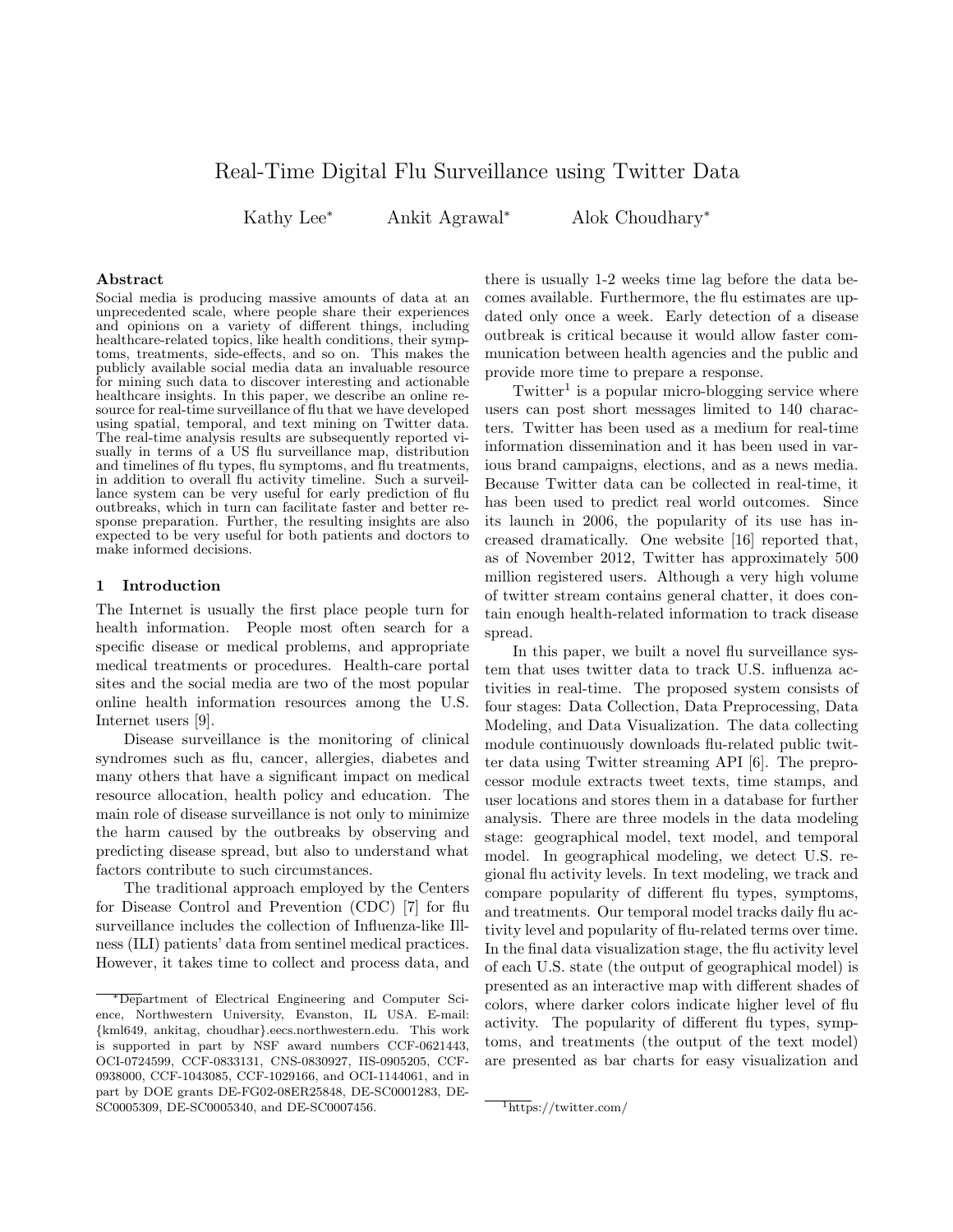comparison. Lastly, the daily tweet volume changes of flu-related terms (the output of the temporal model) are visualized as time series graphs. All data processing steps from collecting, preprocessing, modeling, to visualizing the data, are automated in our proposed system.

## 2 Related Work

Many researchers have used Twitter data to predict various real world outcomes, to monitor earthquakes in Japan [17], forecast box-office revenues for movies [12], and infer U.S. mood throughout the day [5].

There are several existing influenza surveillance platforms. FluTrackers.com [3] has been tracking infectious diseases since 2006. It is a nonprofit corporation composed of citizens from many countries who document emerging diseases. Flusurvey [2] is an online system that measures flu trends in the UK. In contrast to CDC, they collect data directly from the general public, rather than via hospitals. Each week, registered users report any flu-like symptoms they have experienced.

A number of recent papers have addressed the use of online data for disease detection (digital disease detection). Google Flu Trends [8] uses google online search queries related to flu-like symptoms to track influenza activities. It often accurately predicts the flu cases weeks in advance of CDC records. Pervaiz et a. [15] built an early epidemic detection system using the Google Flu Trends data. Achrekar et al. [11] devised an autoregression model for prediction and uses Twitter data to predict Flu trends and showed that their model can accurately predict flu epidemics when past CDC data is used together with Twitter data. Signorini et al. [18] applied support vector regression method on Twitter data to track swine flu activities and examined disease transmission in particular social contexts, disease counter measures, and consumer concerns about pork consumption. Paul and Dredze [14] applied their Ailment Topic Aspect Model to Twitter data to track public health over time, measuring behavioral risk factors, localizing illness by geographic region, and analyzing symptoms and medication usage. Our work is different from all prior works in that we not only track the U.S. regional and temporal flu activity, but also track the popularity of the major flu-related terms such as flu types, symptoms, and treatments over time. Furthermore, every data processing step in our system is automated and the most current data is updated on our project website in near real-time. Real time spatio-temporal tracking of diseases is critical to prevent the epidemic.

## 3 Data and Methods

As shown in Figure 1, the proposed system consists of four stages: Data Collection, Data Preprocessing,

Data Modeling, and Data Visualization. In the data collection stage, the data collector module continuously downloads flu-related public twitter data using Twitter streaming API [6]. The data preprocessor module extracts tweet texts, time stamps, and user locations and stores them in a database for further analysis. In the modeling stage, we inspect the data by looking at three different aspects of the tweet data: (1) Geographical/Spatial Modeling, (2) Text Modeling, and (3) Temporal Modeling. In the Data Visualization stage, the output data from the Geographical Model is presented as U.S. Flu Activity Map, the output data from the Text Model is presented as Flu Types, Flu Symptoms, and Flu Treatments bar charts, and the output data from the Temporal Model is presented as a Flu Activity Timeline.

3.1 Data Collection. The data collector module continuously downloads the tweet data using Twitter Streaming API and stores the raw data into the MySQL database. Twitter Streaming API [6] allows high-throughput near real-time access to global stream of public tweets that matches pre-specified filter predicates. Multiple parameters may be specified in a single connection to the streaming API to determine what tweets will be delivered on the stream.

Our dataset consists of over 2 million public tweets that contain the keyword 'flu' (called 'flu tweets' hereafter) generated by over 1.3 million unique users since October 16, 2012.

3.2 Data Preprocessing. A tweet has tweet text, user name, time-stamp, and location. The data preprocessor module reads the raw tweet data from the database, extracts the tweet text, tweet timestamp and user location from the tweet JSON, and stores the data back into the database.

Tweet text is a short text message limited by 140 characters in length posted by users on Twitter. People often post messages about interesting news, their daily activities, thoughts, feelings, as well as health conditions. Patients suffering from various diseases talk on Twitter about their true health conditions, their feelings about the symptoms, and treatments they take to relieve the symptoms, some of which they may not discuss even with their medical doctors. Twitter is a great data resource to monitor Influenza-like Illness activity and flu symptoms because most patients with mild flu symptoms tend to take over-the-counter flu medicines and do not bother to go see their doctors. Table 1 shows examples of tweets mentioning keyword 'flu'. Many users describe their flu symptoms (sore throat, cough, headache, can't even sleep, high temp) and feelings ("just want to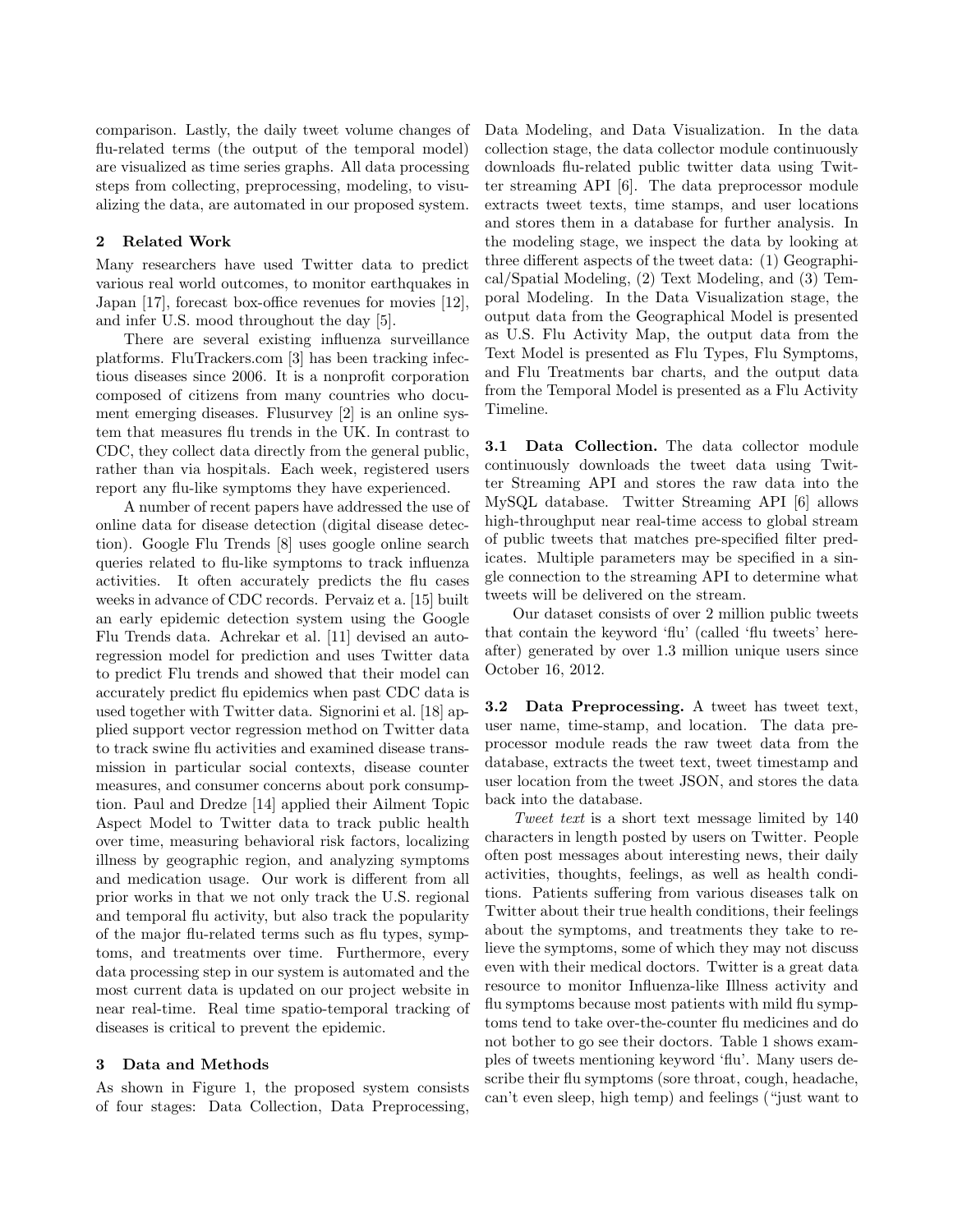

Figure 1: Real-Time Flu Surveillance System Architecture. The system consists of four stages: (1) Data Collection stage - continuously downloads public tweets mentioning 'flu'; (2) Data Preprocessing stage - extracts tweet text, tweet timestamp and user location; (3) Data Modeling stage - apply spatial, temporal and text mining; (4) Data Visualization stage - visually report real-time analysis results.

get better") in their tweets. One user reports having fever from flu even after having had the flu shot. Another user expresses his/her frustration ("I don't even know what to do with myself anymore").

|  | Table 1: Example of flu related tweets |  |  |  |
|--|----------------------------------------|--|--|--|
|--|----------------------------------------|--|--|--|

| $Flu +$ sore throat -_-                                   |  |  |
|-----------------------------------------------------------|--|--|
| Pretty sure I have the flu so no school for me            |  |  |
| sore throat $+$ flu $+$ cough $+$ headache $=$ can I have |  |  |
| kris for tonight to take care of me                       |  |  |
| Im so sick that I dont even know what to do with          |  |  |
| myself anymore, I can't even sleep. : (I just want to     |  |  |
| get better $\#\text{cough }\#\text{fever }\#\text{flu}$   |  |  |
| And yet, the flu, and headache. So feeling holidays       |  |  |
| spent in bed. $-$ .                                       |  |  |
| My high temp was 103.6 and I too had the flu shot!!       |  |  |

Tweet timestamp is a string that indicates the time of tweet generation (e.g., 'Sat Dec 29 01:37:25 +0000  $2012'$ ) and is tagged to each tweet.  $\div 0000'$  indicates that the tweet time is in Greenwich Mean Time (GMT).

User location is a home location a user enters into his/her Twitter profile. Note that we use the user location information only to identify the flu related tweet volume for each U.S. state and it is not used for any other purposes.

3.3 Data Modeling. In the data modeling stage, there are three models: a geographical model, a text model, and a temporal model.

**3.3.1 Geographical Model.** Our goal for the geographical modeling is to track the spread of Influenzalike Illness by geographic region by measuring the volume of flu tweets generated in each U.S. state.

A tweet or a user can have two types of location, a text-based user profile location or a sensor-based geolocation. User profile location is a user-entered random text string he/she declares as his/her home location. Sensor-based tweet location is a actual geo-location (with longitude and latitude values) of a user provided with a tweet. This information is available only if a twitter user selects his/her location to be visible to public in his/her twitter profile. Because there are very few tweets that have actual geo-location information, we chose to use the location information in users' twitter profile for our experiments.

For all users who generated flu tweets in our dataset, we identify the tweets with valid U.S. state names in the user profile location strings, and tag the tweet location with two character U.S. state codes. Because we are interested in tracking flu tweet volumes within U.S., we ignore the ones generated from outside of the states (tweets with foreign location) and the ones with invalid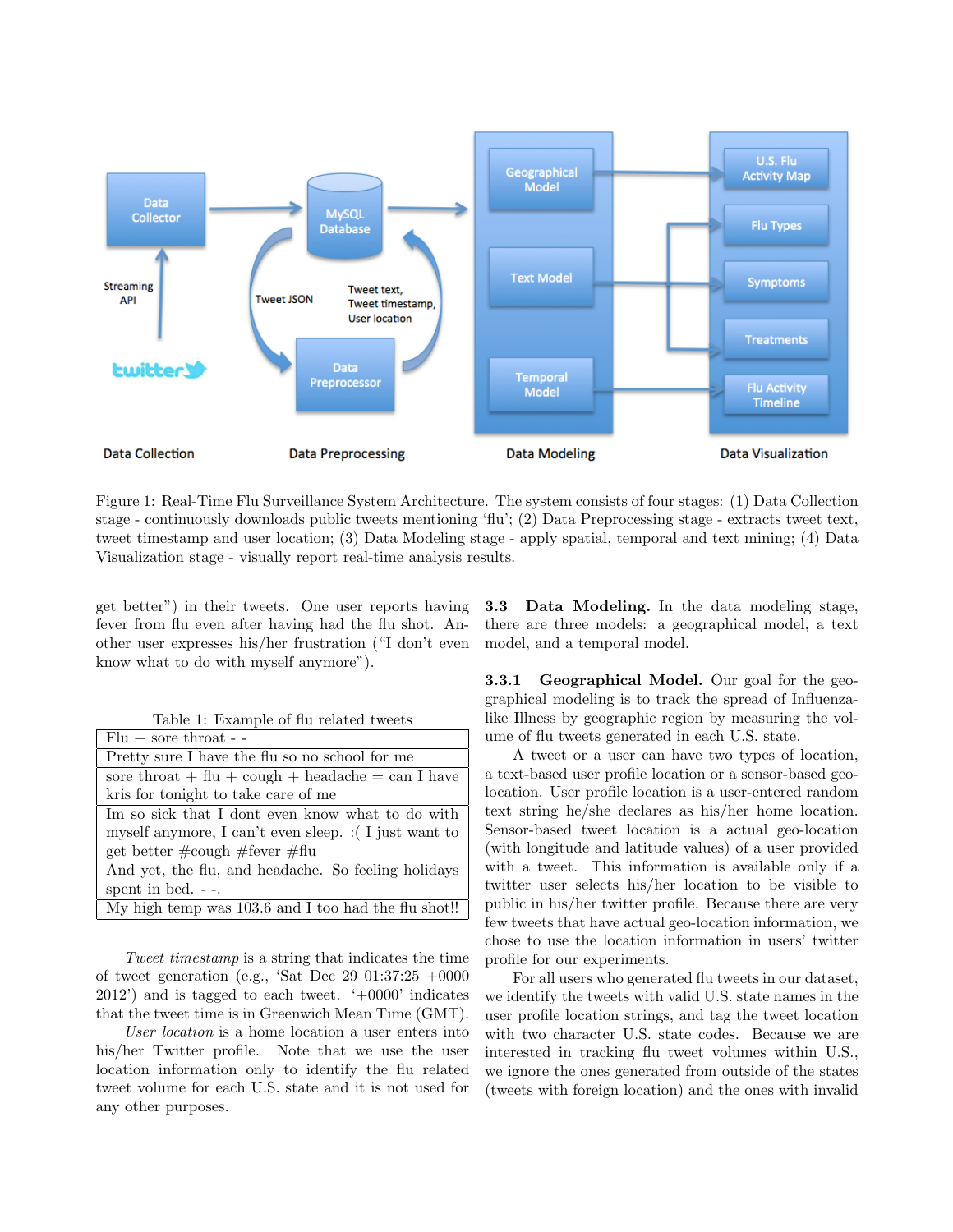location information.

We were able to identify 182,724 users with valid US state information which is approximately 14.1% of the total 1.3 million users in our dataset. 29.5% of the users did not have any textual information in their profile location at all. The rest of the users were either from foreign countries or did not have U.S. state information in the location field.

Table 2 shows examples of user locations with valid U.S. state names. The second column indicates the state codes that were tagged for the locations in the first column. Table 3 shows random texts, often humorous, in user locations. One user has 'Infinity & beyond', a well known phrase from the animation movie 'Toy Story', and another user has 'Home Tweet Home' as their home location.

The high percentage of users with no location information or random text could be an indication of users' concerns with the privacy issues of identifying home locations in their public OSN(Online Social Networks) profile.

Table 2: Examples of Valid User Location

| Valid Location            | State     |
|---------------------------|-----------|
| Riverside, CA             | CА        |
| somewhere in NY           | <b>NY</b> |
| Evanston, IL              | H.        |
| Miami, FL                 | FL.       |
| TCU The Fort, Texasssssss | TХ        |
| gainesville, florida      | FЦ.       |

|  | Table 3: Examples of Invalid User Location |  |  |  |
|--|--------------------------------------------|--|--|--|
|--|--------------------------------------------|--|--|--|

| Invalid Location              |
|-------------------------------|
| On my way to Paradise         |
| On A Never Ending Paper Chase |
| JESUS HEART                   |
| traveling                     |
| Where The Wild Things Are     |
| Home Tweet Home               |
| His Heart                     |
| Infinity & Beyond             |
| Somewhere over the rainbow    |
| bottom of a wine glass        |
| Floating with the stars!      |
| On my way to success          |
| Wherever the wind blows me    |

3.3.2 Text Model. People not only talk about news and daily activities but also freely express their thoughts and feelings on social networks. With its sheer volume

and real-time message propagation, Twitter data has become an extremely rich source of information.

The goal of text modeling is to discover useful health information from the tweet texts. We are interested in investigating the following three categories : (1) Flu types (2) Flu Symptoms (3) Flu Treatments. For each category, we created a keyword list. For example, the keyword list for flu types is a list of swine flu, bat flu, H1N1, H5N1, etc., the keyword list flu symptoms is a list of fever, cough, sore throat, headache, etc., and the keyword list for flu treatments is a list of tamiflu, theraflu, tylenol, advil, vitamic c, etc. These keyword lists are used to track the popularity (frequency) of the words in the flu tweets. For each word in three keyword lists, we count the number of tweets that contain both the keyword and the word 'flu'. These numbers are used to create correlation bar charts in the data visualization stage.

3.3.3 Temporal Model. The goal of temporal modeling is to track the volume changes of the flu tweets over time. Our assumption is that people talk more about 'flu' when people around them (friends, family, co-worker, etc.) or they themselves have the disease. The word 'flu' will appear more frequently on Twitter news feeds when the outbreak is wide spread than when it is sporadic. Achrekar et al. [11] reported that Twitter data provides real-time assessment of flu activities and the volume of flu related tweets is highly correlated with the number of reported ILI cases by the CDC. Therefore the volume change of keyword 'flu' over time is a good reflection of the flu activity level change over time. For the temporal model, we count the number of flu related tweets generated daily. This data is used to create the flu activity level timeline in the data visualization stage.

We also track the daily tweet volume of each keyword in the three keyword lists (flu types, flu symptoms, flu treatments) described in section 3.3.2.

3.4 Data Visualization. The goal of Data Visualization stage is to convey the output of our Geographical, Text, and Temporal Models to the end users in very easy-to-understand graphic formats. We deployed a project website [1] to present our near real-time flu detection from each modeling stage. All data shown on the website is updated near real-time.

The output of the geographical model described in section 3.3.1 is mapped onto an interactive U.S. map. The volume of tweets generated from each state is differentiated by different intensity of shades. The darker regions indicate higher volume of tweets, and the lighter regions present lower volume of tweets from that state. If a user mouses over a state on the map, he/she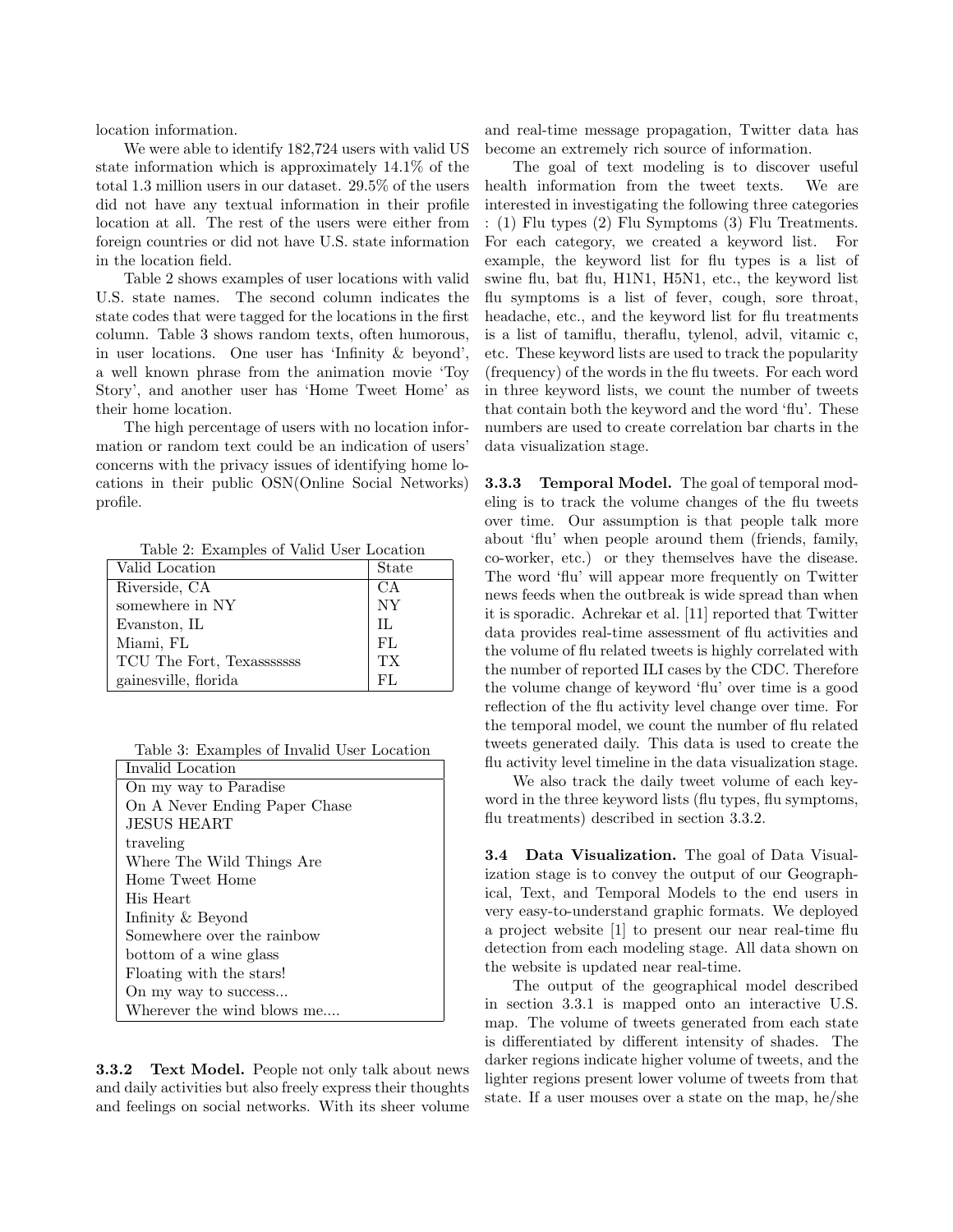can view the state name and the percentage of the flu tweets generated from that state. All charts (U.S. flu activity map, bar charts, and the timeline charts) on our project website [1] are created using Google Chart Tools [4].

# 4 Results

In this section, we present and discuss the output of our geographical, text, and temporal models. The figures presented in section 4 are available in real-time on our Digital Flu Surveillance project website [1].

4.1 Geographical Analysis. The dataset for geographical analysis is all flu related tweets that have valid U.S. state names in the user location as described in section 3.3.1.

Figure 2 displays the percentage of the flu activity level for each U.S. state. Darker regions indicate that higher number of tweets mentioning the keyword 'flu' were generated from the state. New York state shows the highest percentage of flu tweets (9.6%), followed by California (8.48%) and Texas (8.15%). Wyoming had the least percentage of flu tweets (0.11%). The percentage of state  $s$  is calculated by dividing the number of tweets that has state s in user location by the total number of tweets that has an identifiable U.S. state in the user profile.





Figure 2: U.S. Flu Surveillance Map. The darker regions indicate that higher number of flu tweets were generated in the region. Users can see the state name and the percentage of flu tweets in the given state compared to the total tweets in the country by mousing over a state on the map.

# 4.2 Text Analysis

4.2.1 Flu Types. Figure 3 shows the distribution of tweets mentioning different types of flu. There are 62,730 tweets in total that mention at least one of the flus in the flu types list. 'Swine flu' is by far the most talked about flu (47.7%), followed by 'bat flu' (17.5%), 'bird flu' (12.8%), and 'H1N1' (11.4%). 'Bat flu' and 'H1N1' have noticeably increasing tweet volume in January 2013.

4.2.2 Symptoms. Figure 5 shows the distribution of tweets mentioning symptoms of flu. There are 98,052 tweets in total that mention at least one of the symptoms in the flu symptoms list. Among the tweets that mention at least one of the flu symptoms in our keyword list, 'cough' (27.9%) and 'fever' (26.1%) are the two most frequently mentioned symptoms, followed by 'sore throat' (15.8%), 'headache' (12.0%), 'chill' (4.2%), 'sneeze' (4/0%), 'vomit' (2.4%), 'body ache' (1.7%), 'strep throat' (1.6%), 'runny nose' (1.3%), 'diarrhea' (0.97%), 'nausea' (0.95%), 'stuffy nose' (0.48%), 'fatigue'  $(0.47\%)$ , and 'nasal congestion'  $(0.08\%).$ 

4.2.3 Treatments. Figure 7 shows the distribution of tweets mentioning various treatments used for flu. There are 13,505 tweets in total that mention at least one of the keywords in our flu treatments list. Interestingly, the most popular flu treatment is 'vitamin C'  $(31.1\%)$ , followed by 'tamiflu'  $(25.8\%)$ , 'theraflu' (16.6%), 'tylenol' (11.5%), 'vitamin D' (5.5%), and 'advil' (3.5%).

4.3 Temporal Analysis. First we show the overall flu related tweet volume changes over time, then show the volume changes of tweets mentioning each keyword in our three categories (flu types, symptoms, and treatments).

4.3.1 Flu Tweet Stream Timeline. Figure 9 shows the change of tweet volume mentioning the word 'flu' over past 10 days. The number of flu related tweets starts increasing dramatically starting January 9, 2013 and reaches peak on January 12, 2013. The daily flu tweet volume doubles in 3 days. January 9th, the starting point of tweet activity level increase on our Flu Tweet Stream Timeline, coincides with the date when USA Today, one of the largest national newspaper, released a news article titled 700 cases of flu prompt Boston to declare emergency [19]. On January 12, The Huffington Post, another large newspaper, reported the death of four children from the outbreak of AH3N2 influenza [10]. This shows how our real-time temporal analysis of flu related tweets reflects the wide spread of current influenza outbreak.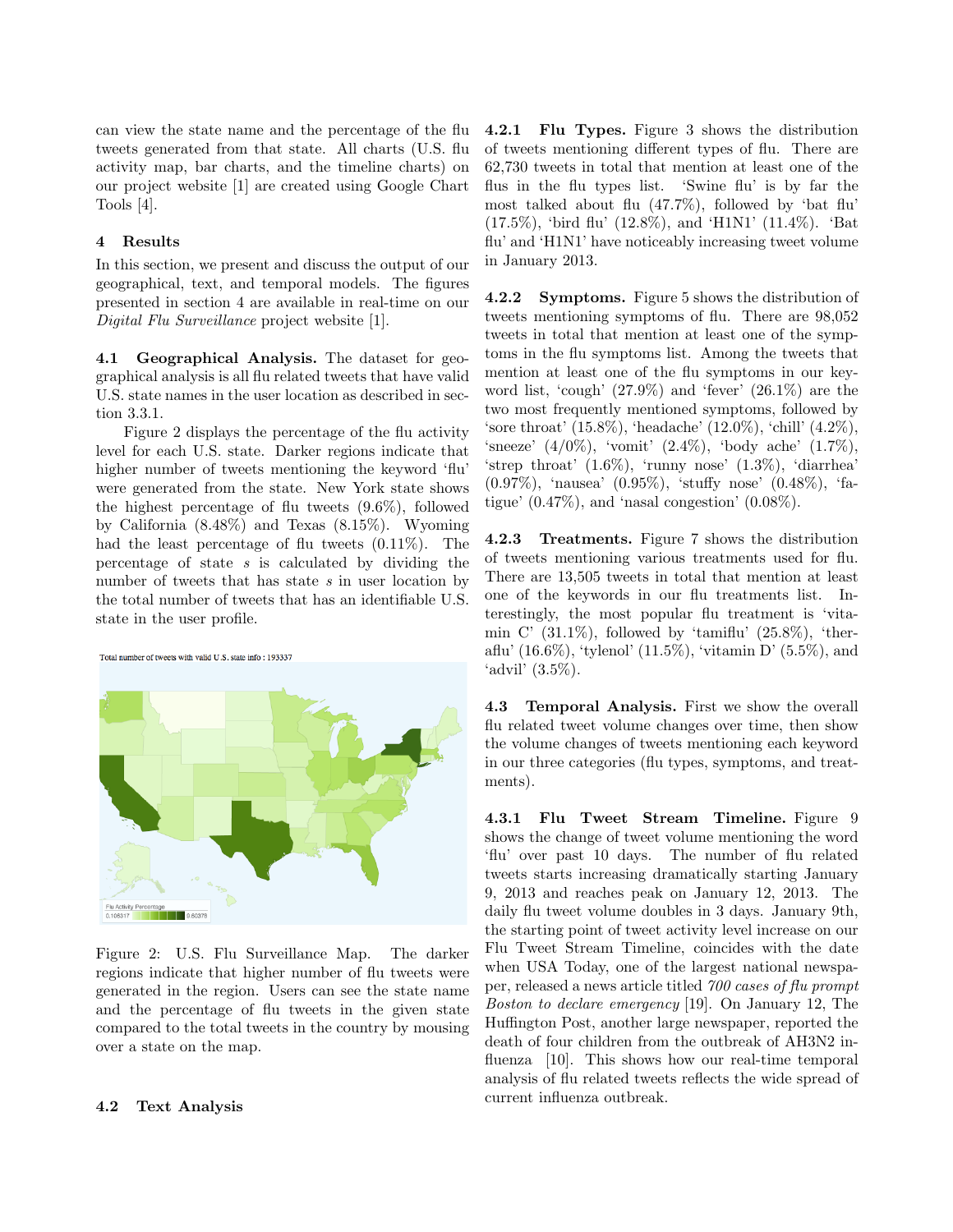

Figure 3: Flu Types Bar Chart shows distribution



Figure 5: Flu Symptoms Bar Chart shows distribu-



Figure 7: Flu Treatments Bar Chart shows distribution of tweets mentioning different flu treat-



Figure 4: Flu Types Timeline shows daily tweet volume changes of different flu types.



Figure 6: Flu Symptoms Timeline shows daily tweet volume changes of different flu symptoms.



Figure 8: Flu Treatments Timeline shows daily tweet volume changes of different flu treatments.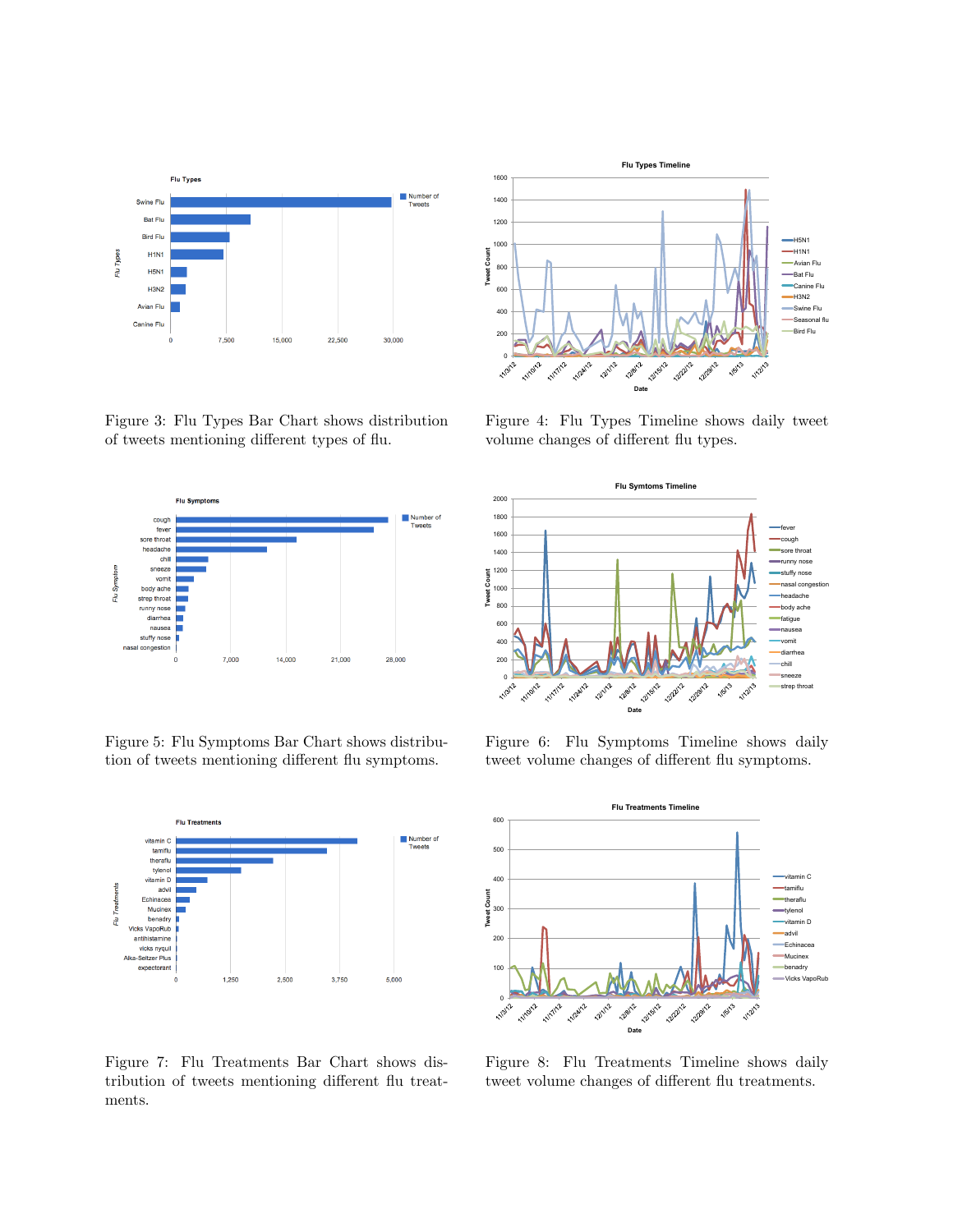

Figure 9: Flu Activity Timeline. The graph shows the change of tweet volume mentioning the word 'flu'. The dramatic increase of flu tweet volume from Jan. 9 to Jan. 12, coincides with the dates when the major US newspapers reported the Boston Flu Emergency and death of four children from the AH3N2 influenza outbreak.

4.3.2 Flu Types Timeline. Figure 4 shows the daily tweet volume changes of different types of flu (e.g., swine flu, bat flu, H1N1, H5N1, etc) over the past 70 days.

4.3.3 Symptoms Timeline. Figure 6 shows the daily tweet volume changes mentioning various symptoms of flu (e.g., fever, cough, sore throat, runny nose, chill, strep throat, etc) over time. The number of tweets mentioning 'cough' and 'fever', the most common influenza symptoms, starts to prominently rise starting mid-december and continues to increase. 'Cough' dominates over 'fever' during the second week of 2013. Other flu symptoms such as 'headache', 'body ache', 'vomit' as well as 'cough' reaches their peak points on January 12, where as the words 'sneeze' and 'sore throat' peaks 3-4 days before the other flu symptoms, indicating that 'sneeze' and 'sore throat' are the early signs of influenza. There are a couple of points in the timeline where 'fever' (dark blue line) and 'sore throat' (green line) gets unusually high tweet volumes compared to other symptom words ('fever' on Nov. 12 and Dec. 30, and 'sore throat' on Dec. 3 and Dec.19).

4.3.4 Treatments Timeline. Figure 8 shows the timeline of daily tweet volume changes of flu treatments (e.g., tamiflu, theraflu, vitamin C, vitamin D, tylenol, advil, etc) over past 70 days.

The popularity of the keyword 'theraflu' (green line) constantly dominates over the popularity of the keyword 'tamiflu' (red line) until December 21, 2012 except for the period of November 11, 2012 through November 15, 2012. In contrast, the use of the word 'tamiflu' suddenly rises around December 21, 2012 and stays high above the use of the word 'theraflu'. 'Theraflu' is an over-the-counter cold and flu medicine that anyone

with mild flu symptoms can purchase at a nearby drug store while 'tamiflu' is an anti-viral drug that is used to slow the spread of influenza virus between cells in the body and can only be purchased with a doctor's prescription. This trend is very interesting because this shows that the increased need for prescription influenza drug confirming that the influenza spread across the country reached high levels since the end of year 2012, weeks before the usual time of late January in past years. Another interesting trend is that use of the keyword 'vitamin C' peaks a few days prior to the dates of the increased use of the flu medicine 'tamiflu'. This could be due to people trying to relieve their early flulike symptoms by taking vitamin C. This fact conforms with the study by Gorton and Jarvis [13] that vitamin C administered before or after the appearance of cold of flu symptoms help relieve and prevent the symptoms.

4.4 Most Frequent Words (Word Cloud). Figure 10 is an example of high frequency words appearing in flu related tweets. We randomly picked 200 tweets that mention 'flu' and created a word cloud of all words in those 200 tweets. 'Flu' and 'RT', a symbol for retweet, are the two most frequently mentioned words. Retweet is a re-posting someone else's tweet and used to to quickly share impotant or interesting posts with his/her followers. 'Sick', 'shot', 'symptoms', 'stomach', 'catch', 'fever' and 'cold' are flu related words that frequently co-occur with 'flu'.

#### 5 Conclusion

We designed and implemented a novel flu surveillance system that uses twitter data to automatically track flu activities in real time. Flu-related public twitter data is continuously downloaded using Twitter streaming API. Then the preprocessor module extracts tweet texts,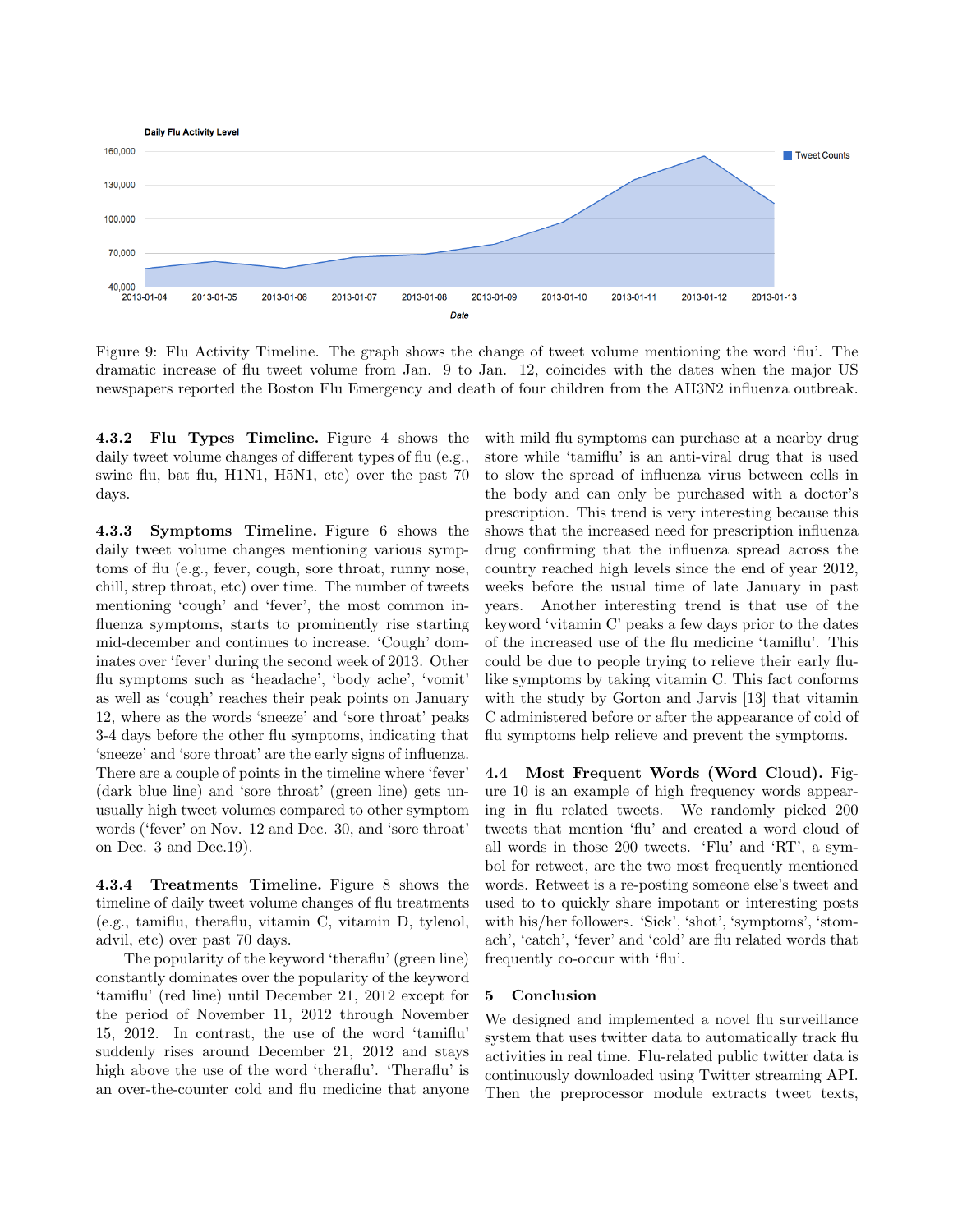

Figure 10: Word Cloud of flu related tweet texts.

time stamps, and user locations and stores them in a database, which is used for further analysis in the geographical, text, and temporal modeling modules.

The experiments show that our flu detection system can map U.S. regional influenza activity levels near realtime, discover and compare popularity of terms related to flu types, symptoms, and treatments. The system can also effectively track daily flu activities and the popularity of flu-related terms over time. All the output data is visualized as an interactive map, bar charts, and time series graphs on our project website [1]

Our system is scalable and can be easily extended to track other diseases. Because the system is completely automated, it will be a very low-cost alternative to replace the traditional high-cost disease surveillance system that collects public health data from sentinel medical practices.

In the future, we are interested in tracking the disease spread by looking at how disease-related tweets propagate on social media networks. We are also interested in using the social network information (e.g., friends and followers network) to predict the disease outbreak. We plan to gather additional online data (e.g., Facebook, blogs data, news feeds) for real-time disease surveillance. Another possible research direction is to apply our system for real-time surveillance of other infectious diseases.

#### References

- [1] Digital flu surveillance. http://pulse.eecs. northwestern.edu/~kml649/flu/index.php.
- [2] flusurvey. http://flusurvey.org.uk.
- [3] Flutrackers.com. http://www.flutrackers.com/ forum/index.php.
- [4] Google chart tools. https://developers.google. com/chart/interactive/docs/gallery.
- [5] Pulse of the nation. http://www.ccs.neu.edu/home/ amislove/twittermood.
- [6] Twitter streaming api. https://dev.twitter.com/ docs/streaming-apis.
- [7] Centers for disease control and prevention, seasonal influenza (flu). http://www.cdc.gov/flu, 2012.
- [8] Google flu trends. http://www.google.org/ flutrends, 2012.
- [9] World of DTC marketing.com, web first place people go for health information. but you knew that already didn't you. http://worldofdtcmarketing.com, 2012.
- [10] The Huffington Post, michigan flu season 2013: Four children die in influenza outbreak of ah3n2. http://www.huffingtonpost.com/2013/01/12/ michigan-flu-season-2013-ah3n2\_n\_2458916.html, 2013.
- [11] H. Achrekar, A. Gandhe, R. Lazarus, S.-H. Yu, and B. Liu. Predicting flu trends using twitter data. In Computer Communications Workshops (INFOCOM WKSHPS), 2011 IEEE Conference on, 2011.
- [12] S. Asur and B. A. Huberman. Predicting the future with social media. In Proceedings of the 2010 IEEE/WIC/ACM International Conference on Web Intelligence and Intelligent Agent Technology - Volume 01, WI-IAT '10, pages 492–499, Washington, DC, USA, 2010. IEEE Computer Society.
- [13] H. C. Gorton and K. Jarvis. The effectiveness of vitamin c in preventing and relieving the symptoms of virus-induced respiratory infections. J Manipulative Physiol Ther, 22, 1999.
- [14] M. J. Paul and M. Dredze. You are what you tweet: Analyzing twitter for public health. In L. A. Adamic, R. A. Baeza-Yates, and S. Counts, editors, ICWSM. The AAAI Press, 2011.
- [15] F. Pervaiz, M. Pervaiz, N. Abdur Rehman, and U. Saif. Flubreaks: Early epidemic detection from google flu trends. J Med Internet Res, 14(5):e125, Oct 2012.
- [16] D. M. Ramblings. [how many people use the top social media? http://expandedramblings.com/index.php/ resource-how-many-people-use-the-top-social-media/, 2012.
- [17] T. Sakaki, M. Okazaki, and Y. Matsuo. Earthquake shakes twitter users: real-time event detection by social sensors. In Proceedings of the 19th international conference on World wide web, WWW '10, pages 851–